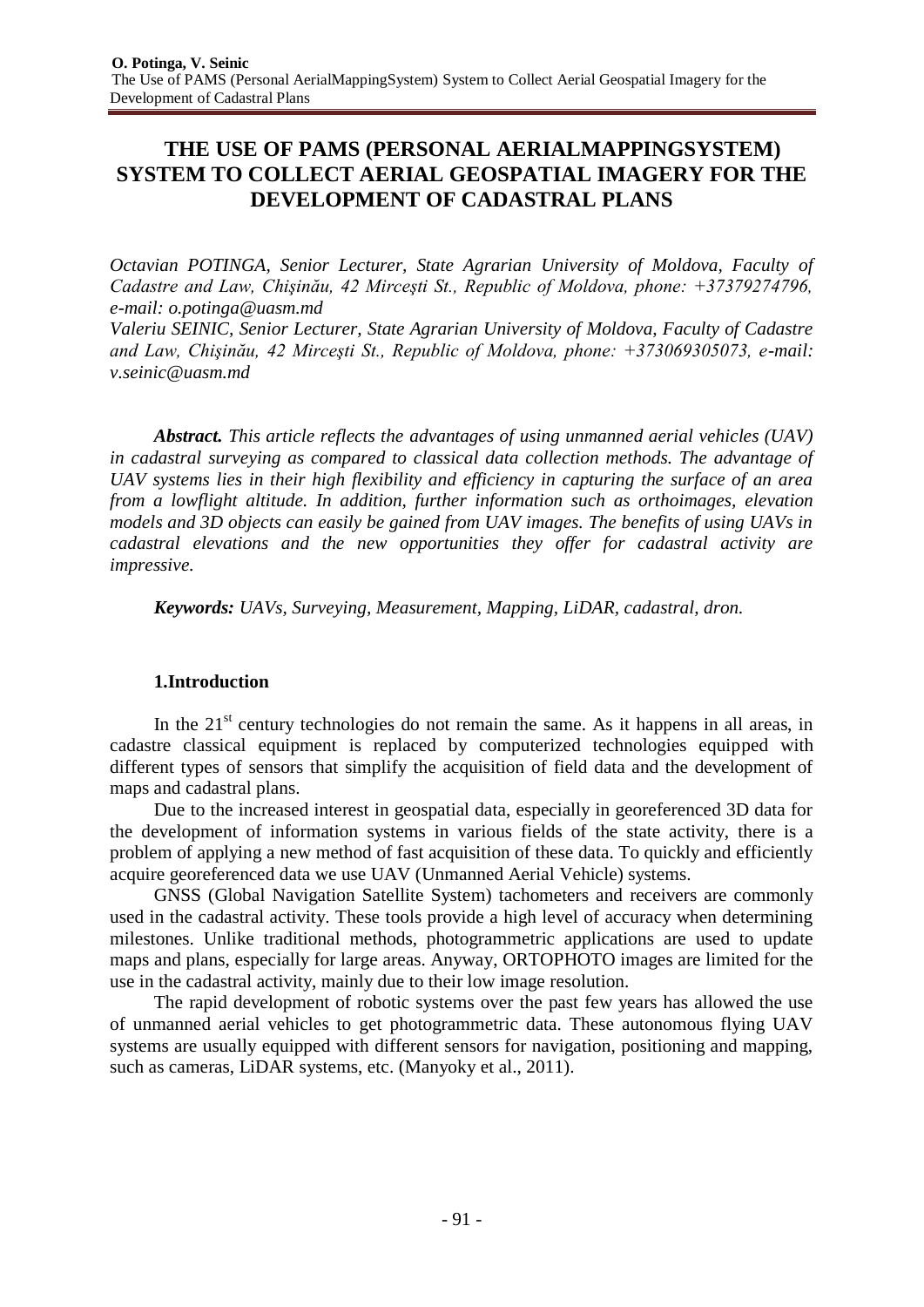#### **2. Material and Methods**

The data used in the studies were gathered to be processed within massive cadastral works in Panasesti, district of Straseni. In order to facilitate the development process of geometric plans, an aerial collection system of geospatial images and their automatic PAMS (Personal Aerial Mapping System) processing were used.

The dimensions of the aerophotography area were established within the boundaries of the above mentioned urbanized area and countryside areas that were presented in the memorandums on the ARFC collaboration, the regional land service and the LPA for the real estate massive primary registration. The estimated area of the aerospace territory is 335 ha.

The space resolution is 10-20 cm GSD (ground sampling distance).

Precision requirements are set by the regulations on the execution of cadastral works that do not exceed 40 cm. According to PAMS technical characteristics, the accuracy will vary between 10-20 cm at the ground level depending on the altitude of the aircraft.

The system includes both hardware and integrated software. The generation of images (hardware) and their processing (software) are combined into an application system that produces OrthoMosaics and DSM (Digital Surface Model) images.



Figure 1. Equipment and software application PAMS – personal aerial mapping system Sourse [3]

The equipment consists of an unmanned plane "SmarToneUAV" that is able to fly autonomously according to the flying schedule, Figure 1.

The aircraft carries a compact photocalibrate and weighs a total of 1.1 kg. Its wings are detachable so that all equipment can be transported in a case of  $85x40x15$  cm<sup>3</sup>, Figure 2.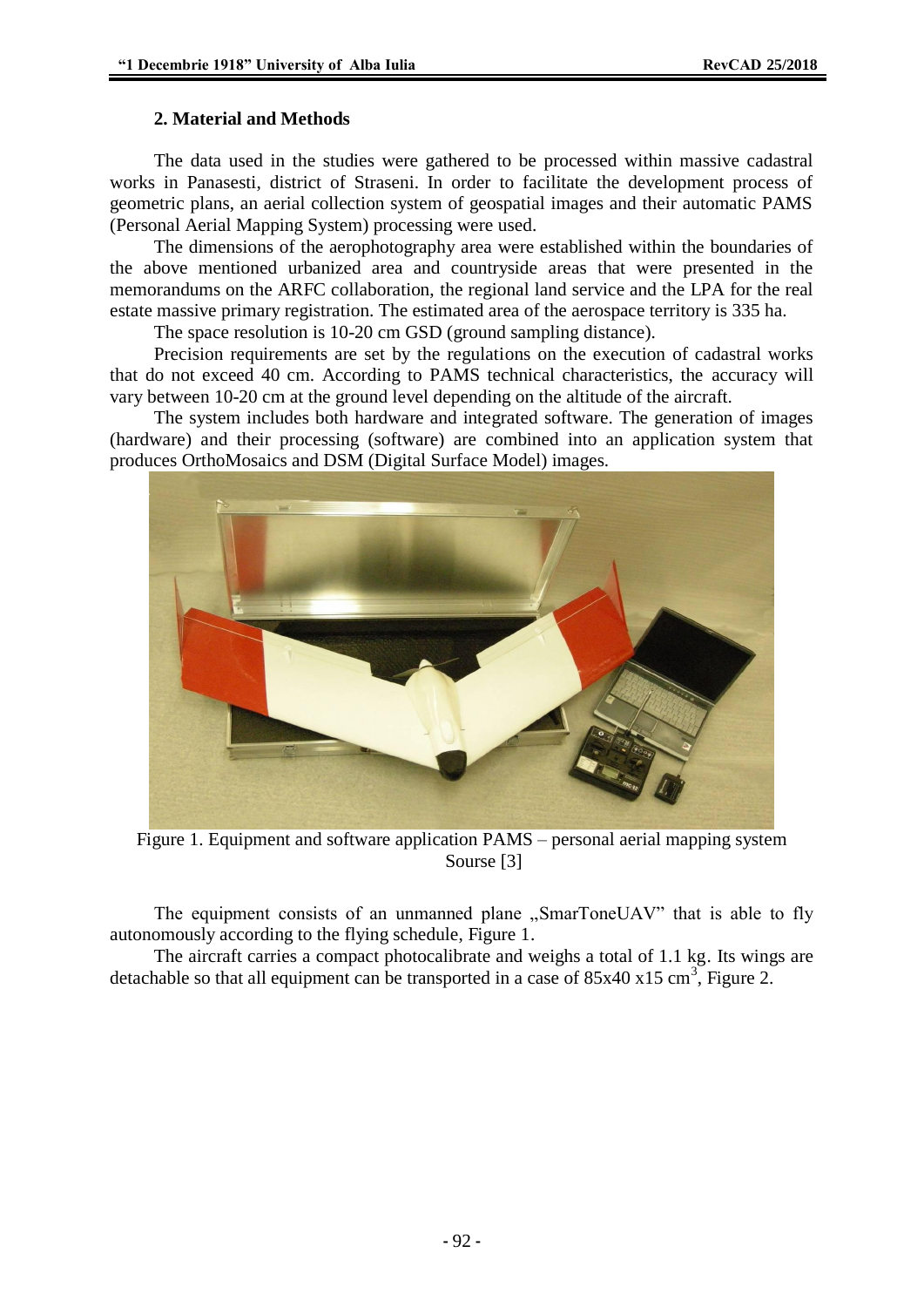

Figure 2. The case to transport a PAMS Source: [3]

The ground station consists of a detemmetry unit, a remote control for manual flight control and a computer to plan flight missions and automated image processing. The data of the mission may be subsequently processed with the help of the PAMService Internet to get a high density resolution OrthoMosaic and / or a high density of DSM.

At a typical flight altitude (AGL) of 200 m and a 7Mpix calibrated camera you get orthophoto images of GSD (Ground Sampling Distance) equal to 10 cm and at AGL of 100 m, you get a GSD of 5 cm.

The accuracy of images (OrthoMosaic) in  $X$  and  $Y$  is 10 cm on the ground. The accuracy of the altitude is 20 cm. The flight duration of the aircraft is 45 minutes. The generalized technical data of PAMS (English version) is shown below.

| <b>Table 1.</b> Generalized technical data of PAMS |                                                                                         |  |  |  |  |  |
|----------------------------------------------------|-----------------------------------------------------------------------------------------|--|--|--|--|--|
| Aircraft<br>"SmartOne"                             | Airframe: span 1.2 m, disassembles into 3 pieces for transport                          |  |  |  |  |  |
|                                                    | Propulsion: electric motor 200W, Li-Po cells 11.1V                                      |  |  |  |  |  |
|                                                    | Mass: 1.1 kg incl. Battery and camera                                                   |  |  |  |  |  |
|                                                    | Performance: cruise speed 15 m/s, mission endurance 45 min                              |  |  |  |  |  |
|                                                    | Autopilot: Autonomous mission capable                                                   |  |  |  |  |  |
|                                                    | Flightmodes: auto, suspend, abort, land, and manual                                     |  |  |  |  |  |
|                                                    | Cameras: Natural-color 7 Mpix or CIR 6 Mpix compact camera with                         |  |  |  |  |  |
|                                                    | calibrated optics                                                                       |  |  |  |  |  |
| Groundstation                                      | Rugged computer (Windows XP or Vista)                                                   |  |  |  |  |  |
|                                                    | Data link: 868 MHz, 28800 bps                                                           |  |  |  |  |  |
|                                                    | RC-control: 35 MHz, 7 channels                                                          |  |  |  |  |  |
|                                                    | Aluminum case                                                                           |  |  |  |  |  |
| Transport                                          | 85cm x 45cm x 15cm (L x W x H), 4 kg                                                    |  |  |  |  |  |
| case                                               | 8 kg withairframe, remote control, radio modem, accupacks, camera;                      |  |  |  |  |  |
|                                                    | notebook extra                                                                          |  |  |  |  |  |
| Operation                                          | Setuptime ca. 10 min                                                                    |  |  |  |  |  |
|                                                    | Take-off and recovery: bungee or hand launch, skidlanding                               |  |  |  |  |  |
|                                                    | Operating range: $500 \text{ m} - 2.5 \text{ km}$ (depends on nationa lairspace         |  |  |  |  |  |
|                                                    | regulations)                                                                            |  |  |  |  |  |
|                                                    | Ceiling: $150 \text{ m} - 600 \text{ m}$ AGL (depends on national airspace regulations) |  |  |  |  |  |
|                                                    | Weather: Light or moderate winds, not during heavy rainfall, snowfall or                |  |  |  |  |  |

**Table 1.** *Generalized technical data of PAMS*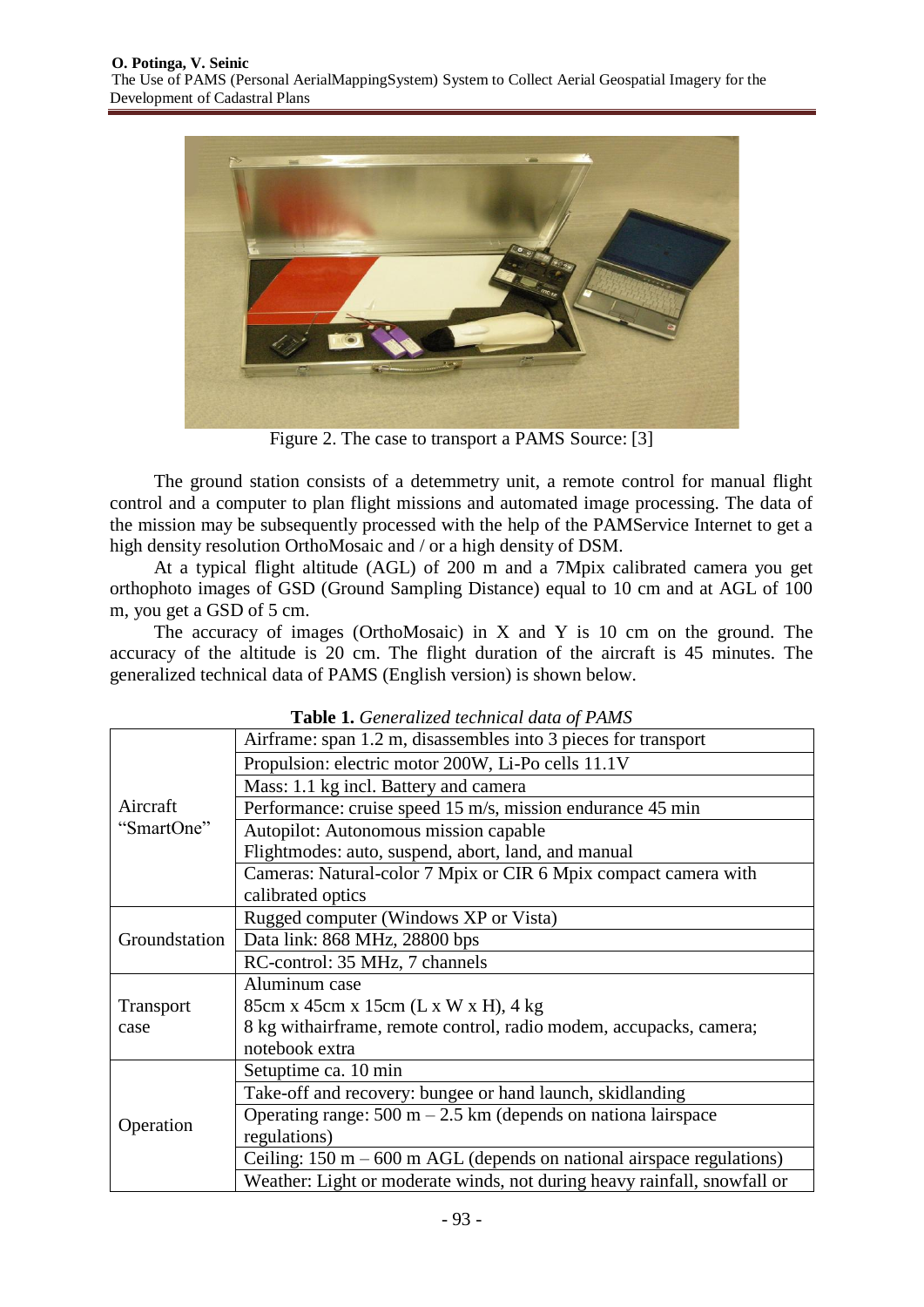|             | similar                                                               |  |  |  |  |  |  |
|-------------|-----------------------------------------------------------------------|--|--|--|--|--|--|
|             | Temperature: $-5^{\circ}C - 30^{\circ}C$                              |  |  |  |  |  |  |
|             | Safety: Non-lethal on impact, bird-like mass                          |  |  |  |  |  |  |
|             | Airworthiness; approved for operationa luse in Sweden, Finland and    |  |  |  |  |  |  |
|             | Germany, complies with small-UAV regulation in the UK                 |  |  |  |  |  |  |
| Software    | Flight planning                                                       |  |  |  |  |  |  |
|             | Flight monitoring and control                                         |  |  |  |  |  |  |
|             | AirMosaic                                                             |  |  |  |  |  |  |
|             | PAMS Internet processing services for OrthoMosaic and DSM and special |  |  |  |  |  |  |
|             | requests                                                              |  |  |  |  |  |  |
| Products    | AirMosaic: georeferenced image mosaic                                 |  |  |  |  |  |  |
|             | OrthoMosaic: high precision orthophoto mosaic (see below)             |  |  |  |  |  |  |
|             | DSM: Digital Surface Model (see below)                                |  |  |  |  |  |  |
|             | High precision digital orthomosaic generation                         |  |  |  |  |  |  |
| OrthoMosaic | Upload of PAMS aerialimages, missionlogfile camera calibration,       |  |  |  |  |  |  |
|             | orthoparameters                                                       |  |  |  |  |  |  |
|             | Data processing on PAMS Servers – Download of OrthoMosaic             |  |  |  |  |  |  |
|             | <b>PAMS Data Processing Agreement required</b>                        |  |  |  |  |  |  |
| <b>DSM</b>  | High quality Digital Surface Model (DSM) generation                   |  |  |  |  |  |  |
|             | Upload of PAMS aerialimages, missionlogfile, camera calibration, DSM  |  |  |  |  |  |  |
|             | parameters                                                            |  |  |  |  |  |  |
|             | Data processing on PAMS Servers – Download of DSM                     |  |  |  |  |  |  |
|             | PAMS Data Processing Agreement required                               |  |  |  |  |  |  |

Source [3]

#### **3. Description of aerophotography stages and image acquisition**

#### **3.1. The mission of flying**

The mission consists of four phases:

- flight planning and necessary training;
- taking off
- collecting images;
- landing.

Upon launching sensors on board detect the taking off stage and the airplane starts reaching a programmed altitude. Then it collects images of a given area forming parallel benzies of the flight. The system detects wind conditions and makes the necessary compensations so that the image is accurately adjusted.

After landing the aerial images are transferred to a computer to check whether the images have been taken successfully. At the second stage, the data are processed using the advanced image processing and photogrammetric techniques to produce georeferentiated images (AirMosaic), ready to be used in geographic information systems (GIS).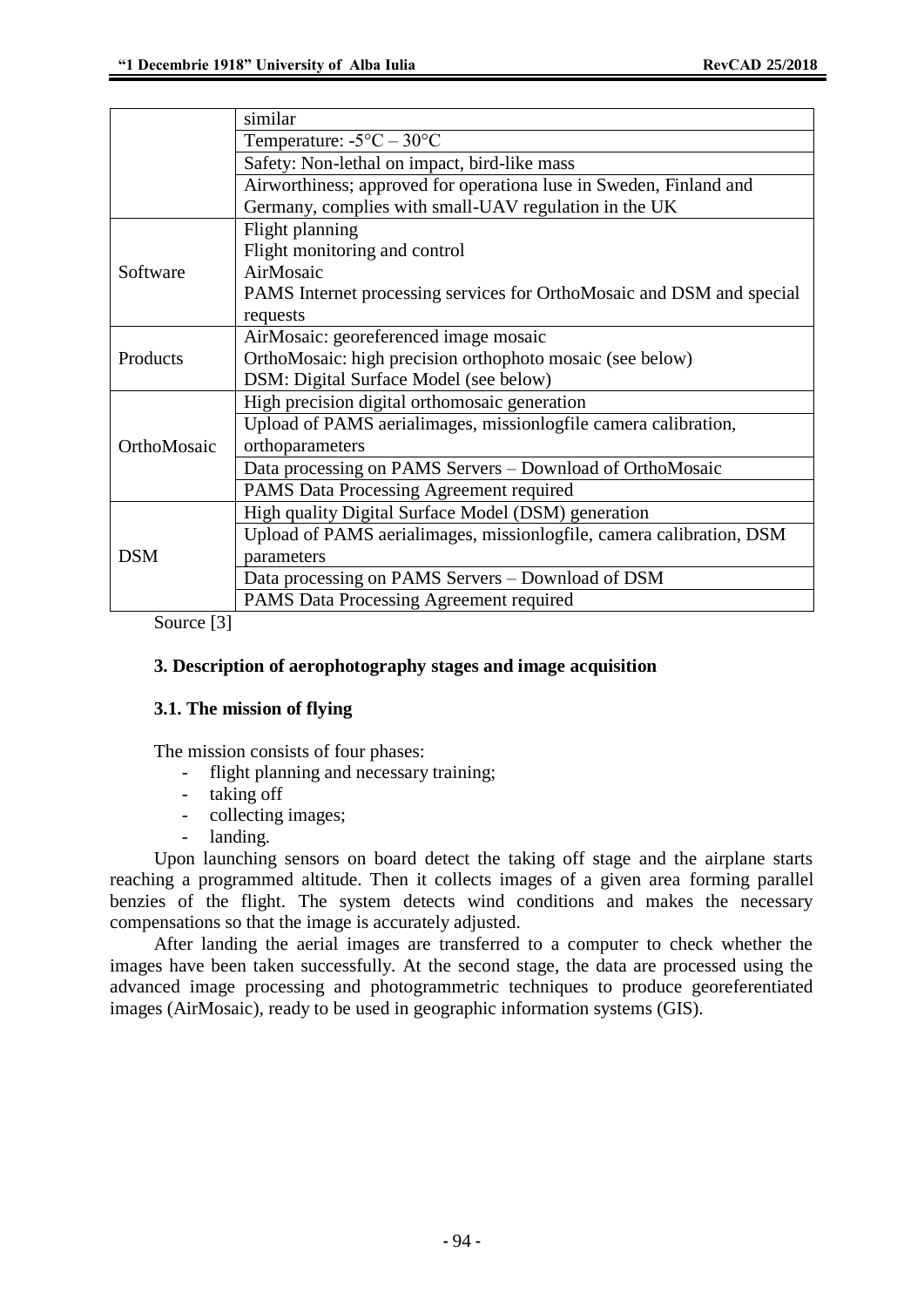

Figure 3. OrthoMosaic of Panasesti village with GCP points representation for georeferencing in the Moldref 99 system Source [1]

On the ground the PAMS system takes over aerial images, their GPS log files and other data. This allows automatic image georeference and attachment to an image called AirMosaic / orthomosaic.

In Panasesti village there were 7 flying missions of some adjacent blocks that were then combined into a broader orthomosaic image (see above). There were taken 1324 images.

#### **3.2 Developing landmarks**

At the next stage there were developed some landmarks for aerotriangulation, determining their coordinates in the systems Moldref99 and WGS84. Figure 4 below shows the images of the measured points where both the reference number and approximate coordinates in WGS 84 are registered.



Figure 4. Images with the points measured on the ground Source [1]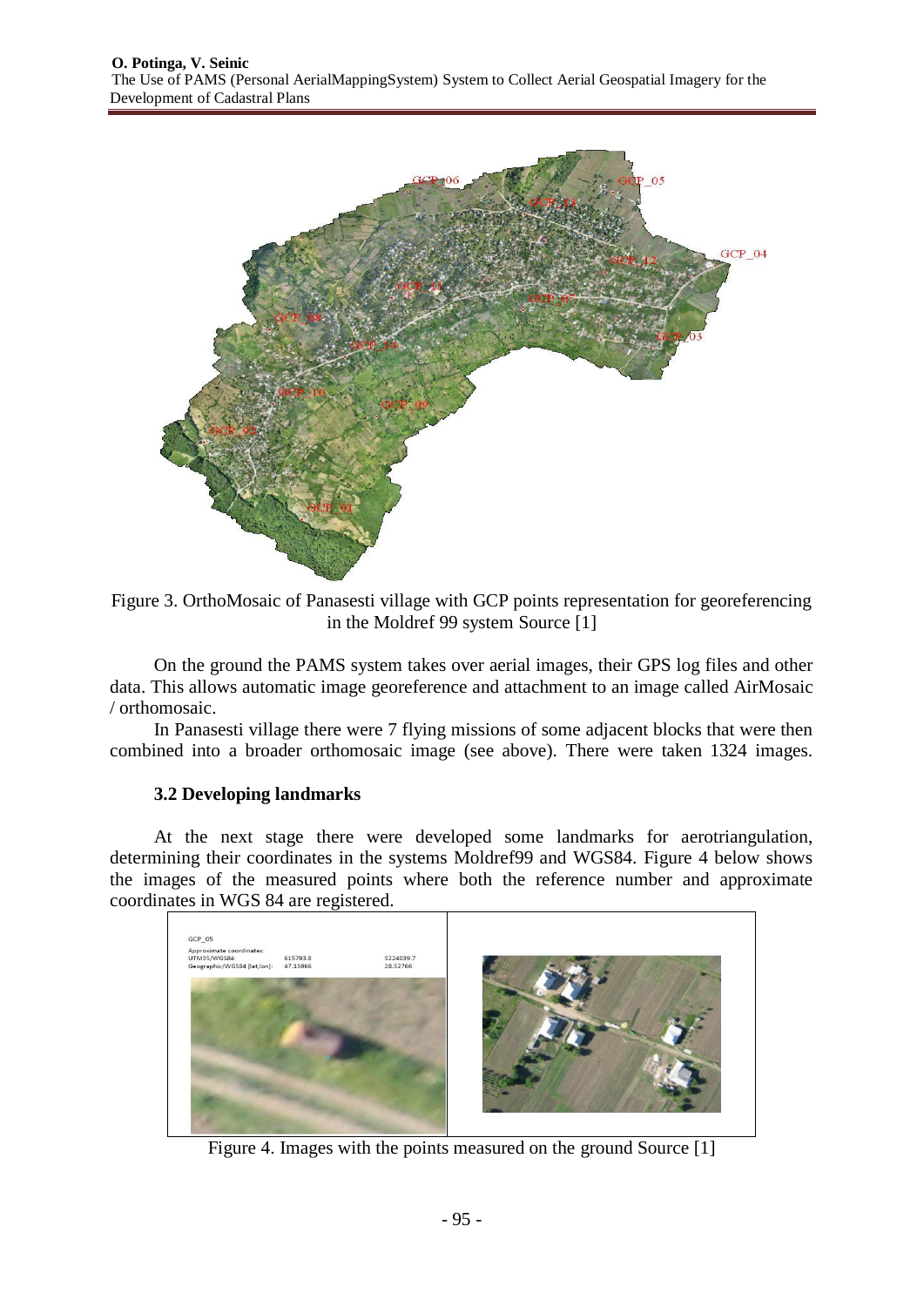### **3.3. GNNS Point Observations in the Field**

The GCP points were located in nature and GNSS observation activities were carried out.

As a result of the on-site analysis of the above-mentioned points, there were identified some inconsistencies of the flight situation as compared to the current one, as well as the points where GNSS observations could not be made. One has decided to replace them with other alternative points. The sketches of these changes are shown below (Figure 5).

GNNS observations of the points in the field.



Figure 5. The alternative point Source [1]

# **3.4. Advanced image processing**

At the next stage, having determined the landmark (GCP), advanced image processing was carried out using photogrammetric techniques to produce georeferenced images (AirMosaic).

| Control point     | Measured   |            | Ortophotoplan |              | Dif.(meas.-orto.) |            |
|-------------------|------------|------------|---------------|--------------|-------------------|------------|
|                   | Y          | X          | Y             | X            | $\Delta Y$        | $\Delta X$ |
| GCP 1             | 222642.524 | 207974.126 | 222642.4200   | 207974.1600  | 0.10              | $-0.03$    |
| GcP2              | 223143.487 | 207463.721 | 223143.5200   | 207463.7300  | $-0.03$           | $-0.01$    |
| GCP3              | 223696.627 | 209862.538 | 223696.6500   | 209862.6900  | $-0.02$           | $-0.15$    |
| GCP4              | 224214.032 | 210217.297 | 224214.0500   | 210217.1600  | $-0.02$           | 0.14       |
| GCP5              | 224688.791 | 209679.958 | 224688.8300   | 209680.0800  | $-0.04$           | $-0.12$    |
| GCP <sub>6</sub>  | 224714.604 | 208576.360 | 224714.7000   | 208576.3000  | $-0.10$           | 0.06       |
| GCP <sub>7</sub>  | 223949.315 | 209183.797 | 223949.3400   | 209183.7300  | $-0.02$           | 0.07       |
| GCP <sub>8</sub>  | 223853.825 | 207825.103 | 223853.5900   | 207824.9700  | 0.24              | 0.13       |
| GCP <sub>9</sub>  | 223288.707 | 208385.850 | 223288.5800   | 208385.9200  | 0.13              | $-0.07$    |
| GCP <sub>10</sub> | 223378.986 | 207835.385 | 223379.1100   | 207835.4500  | $-0.12$           | $-0.07$    |
| GCP <sub>11</sub> | 224043.632 | 208482.669 | 224043.7000   | 208482.6900  | $-0.07$           | $-0.02$    |
| <b>GCP 12</b>     | 224186.040 | 209620.329 | 224186.06     | 209620.43    | $-0.02$           | $-0.10$    |
| GCP <sub>13</sub> | 224561.960 | 209201.659 | 224561.9300   | 209201.6300  | 0.03              | 0.03       |
| GCP <sub>14</sub> | 223673.375 | 208227.368 | 223673.4100   | 208227.4300  | $-0.04$           | $-0.06$    |
| GCP 05 2          | 224667.423 | 209691.360 | 224667.35     | 209691.32    | 0.07              | 0.04       |
| GCP 07_2          | 223959.246 | 209226.237 | 223959.3600   | 209226.1400  | $-0.11$           | 0.10       |
| GCP 11 2          | 224043.237 | 208489.380 | 224043.3300   | 208489.4400  | $-0.09$           | $-0.06$    |
|                   |            |            |               | <b>STDEV</b> | $-0.12$           | $-0.13$    |

|  |  | Table 2. Orthophotoplan accuracy |  |
|--|--|----------------------------------|--|
|--|--|----------------------------------|--|

Source[1]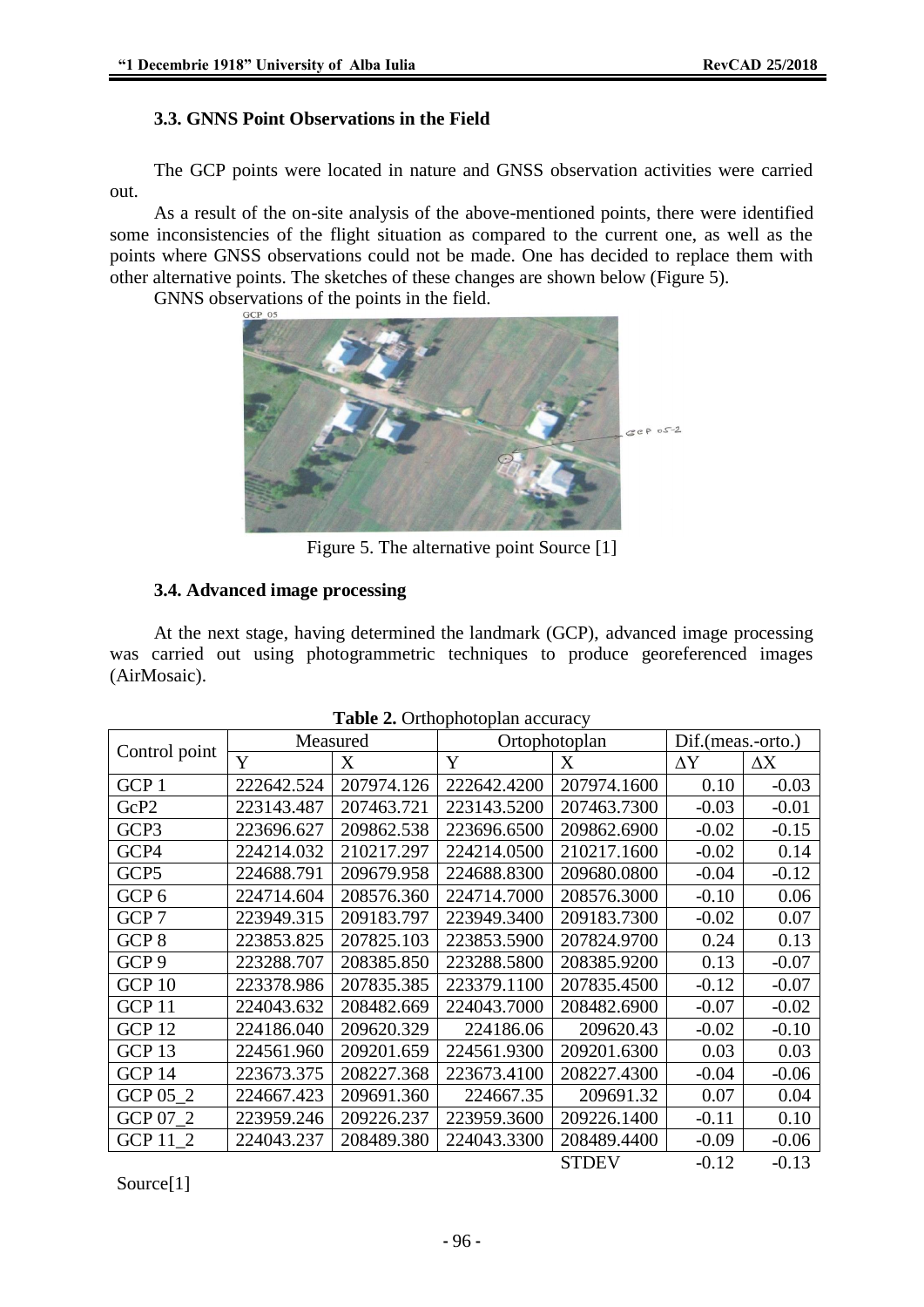

Figure 6. A fragment of the cartographic material of Panasesti village, obtained with the help of the PAMS system, which serves as a basis for vectoring the real estate parcels. Source [1]

The internal control of the turning points of the plot boundaries was performed using the Leica Viva GS08 NetRover system total Topcon GTP 2005 and Leica TCR (A) 1101. The same equipment was used for field elevations to correct the errors in vectorized parcel boundaries and determine the turning points of the boundaries where they could not be determined in the orthophoto images.

#### **4. Conclusion**

In conclusion, we can represent the prospects and possibilities of applying UAV technologies in the cadastral activity. The advantage of using the UAV technology as compared to classic cartographic materials used to develop and update technologies is obvious, namely for hard-to-reach or economically unprofitable landscapes. 3D images of high resolution and accuracy enlarge the areas of the UAV technology application.

The areas in which drones are applied are infinite. Currently drones can be successfully applied to determine the area of the forest and water funds, etc.

Advantages of the UAV technology:

- Efficiency;
- Enhancing the accuracy of topo-geodetic data;
- Developing and updating different types of maps and plans;
- Developing 3D models of localities;
- Developing digital models of land plots;
- Land monitoring and inventory;
- Detection of unauthorized constructions, etc.